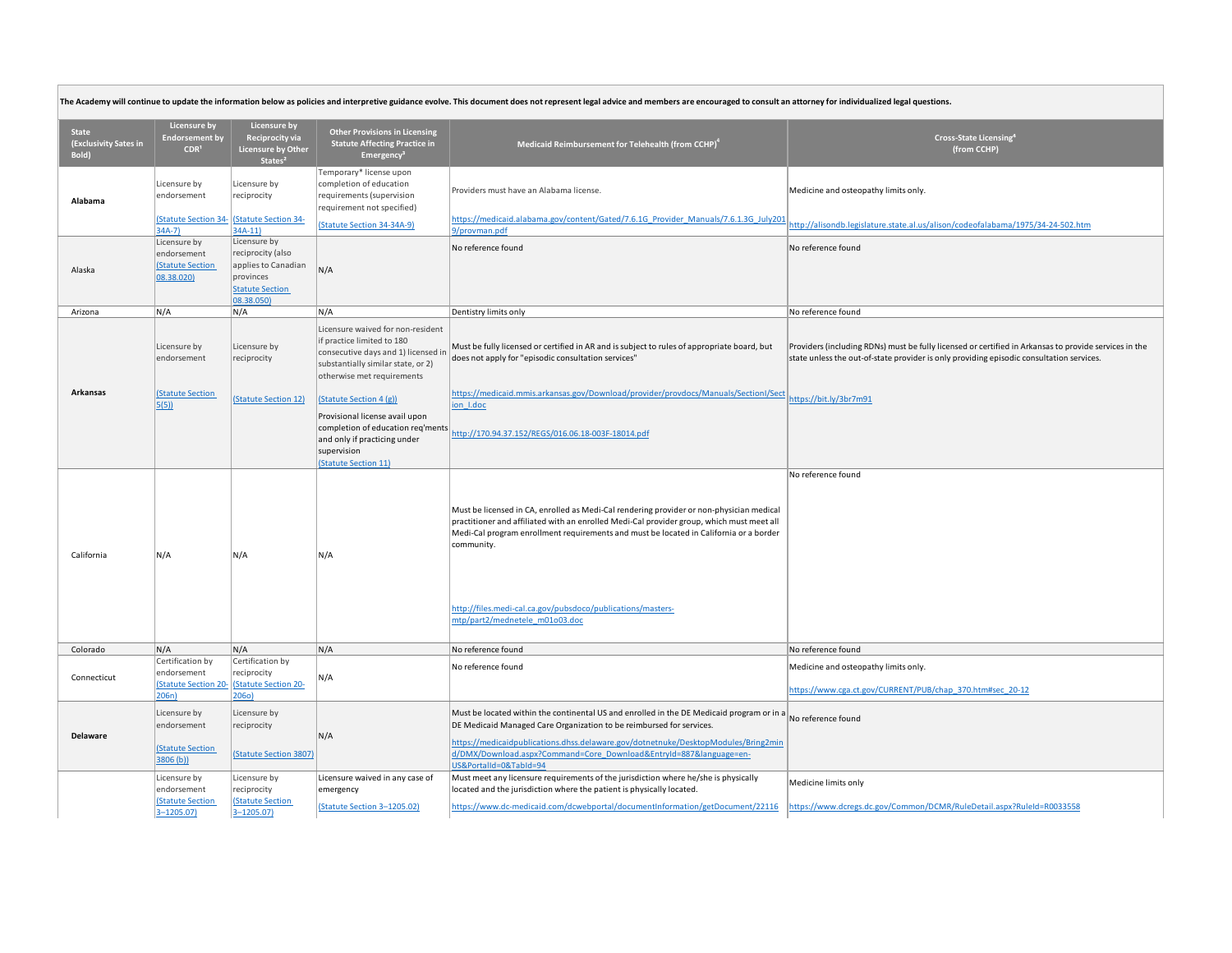| <b>District of Columbia</b> |                                                                                                 |                                                                                                | Licensure waived if not seeing<br>patients in a DC licensee's office<br>and 1) practicing for a "limited<br>period" and in affiliation with<br>licensee; or 2) is authorized to<br>practice in an adjoining state, does<br>not have a DC office, is "registered"<br>with the board, pays the fee, and<br>the licensing state allows DC<br>residents to practice<br>(Statute Section 3-1205.02)<br>Temporary license available if<br>licensed elsewhere, but req'ments<br>and conditions not evident in regs<br>or statute<br>(Statute Section 3-1205.08) |                                                                                                                                                                                                                                                                                                                                                                                                                         |                                                                                                                                                                                     |
|-----------------------------|-------------------------------------------------------------------------------------------------|------------------------------------------------------------------------------------------------|----------------------------------------------------------------------------------------------------------------------------------------------------------------------------------------------------------------------------------------------------------------------------------------------------------------------------------------------------------------------------------------------------------------------------------------------------------------------------------------------------------------------------------------------------------|-------------------------------------------------------------------------------------------------------------------------------------------------------------------------------------------------------------------------------------------------------------------------------------------------------------------------------------------------------------------------------------------------------------------------|-------------------------------------------------------------------------------------------------------------------------------------------------------------------------------------|
| Florida                     | Licensure by<br>endorsement<br><b>(Statute Section</b><br>468.513)                              | Licensure by<br>reciprocity<br>(Statute Section<br>468.513)                                    | Temporary* permit upon<br>completion of education req'ments<br>and only if practicing under<br>supervision; Board may approve<br>temporary unsupervised practice<br>(Statute Section 468.511)                                                                                                                                                                                                                                                                                                                                                            | No reference found                                                                                                                                                                                                                                                                                                                                                                                                      | Out-of-state health care practitioners must be registered with the FL Dept of Health to perform<br>telehealth services for patients in Florida.<br>http://laws.flrules.org/2019/137 |
| Georgia                     | Licensure by<br>endorsement<br>$11A-8$                                                          | Licensure by<br>reciprocity<br><b>(Statute Section 43- (Statute Section 43-</b><br>$11A-8$     | Licensure waived if 1) practice<br>limited to five days max or 2) up to<br>30 days per year if licensed in<br>substantially similar state<br>Statute Section 43-11A-18(4))                                                                                                                                                                                                                                                                                                                                                                               | Must have a Georgia license and maintain an office, clinic, or other similar physician<br>facility.<br>https://www.mmis.georgia.gov/portal/Portals/0/StaticContent/Public/ALL/HANDBOOKS/T<br>elemedicine%20Guidance%2020181220210608.pdf                                                                                                                                                                                | Medicine, NP and PA limits only<br>http://rules.sos.state.ga.us/gac/360-3?urlRedirected=yes&data=admin&lookingfor=360-3                                                             |
|                             |                                                                                                 |                                                                                                | Provisional permit avail upon<br>completion of "substanial portion"<br>of req'ments as determined by<br>Board and only if practicing under<br>supervision<br><b>Statute Section 43-11A-10)</b>                                                                                                                                                                                                                                                                                                                                                           |                                                                                                                                                                                                                                                                                                                                                                                                                         |                                                                                                                                                                                     |
| Hawaii                      | Licensure by<br>endorsement<br>11(b)                                                            | Licensure by<br>reciprocity<br>(Regs Section 11-79- (Statute Section 448B-<br><b>6)</b>        | N/A                                                                                                                                                                                                                                                                                                                                                                                                                                                                                                                                                      | No reference found                                                                                                                                                                                                                                                                                                                                                                                                      | Medicine limits only<br>https://www.capitol.hawaii.gov/hrscurrent/Vol10 Ch0436-0474/HRS0453/HRS 0453-0002.htm                                                                       |
| Idaho                       | Licensure by<br>combined<br>endorsement-<br>reciprocity<br><b>(Statute Section 54-</b><br>3508) | Licensure by<br>combined<br>endorsement-<br>reciprocity<br><b>Statute Section 54-</b><br>3508) | Provisional license upon<br>completion of educational and<br>experience requirements, and only<br>if under supervision<br>Regs 22.01.13(23)                                                                                                                                                                                                                                                                                                                                                                                                              | "Providers of telehealth services must be licensed<br>by the Idaho Board of Medicine."<br>http://www.healthandwelfare.idaho.gov/Portals/0/Providers/Medicaid/TelehealthPolicy.<br>odf                                                                                                                                                                                                                                   | No reference found                                                                                                                                                                  |
| <b>Illinois</b>             | Licensure by<br>endorsement<br><b>(Statute Section</b>                                          | Licensure by<br>reciprocity<br>(Statute Section 75)                                            | Licensure waived for six months if<br>1) licensed in another state, and<br>has applied in writing to the<br>Department; or 2) a CNS, CCN,<br>DACBN, or RDN who has applied in<br>writing to the Department<br>(Statute Section 15(b))                                                                                                                                                                                                                                                                                                                    | "For medical services, the provider rendering the service at the distant site can be a<br>physician, physician assistant, podiatrist or advanced practice nurse, who is licensed by the M.D. limits only<br>State of Illinois or by the state where the patient is located."<br>https://www.illinois.gov/hfs/SiteCollectionDocuments/121218PractitionerHandbook.pdf                                                     |                                                                                                                                                                                     |
| Indiana                     | 45(b)<br>N/A                                                                                    | Certification by<br>reciprocity<br>(Statute Section 25-<br>$14.5 - 4 - 4$                      | N/A                                                                                                                                                                                                                                                                                                                                                                                                                                                                                                                                                      | "Effective August 29, 2019, the Indiana Health Coverage Programs will  allow out-of-state<br>providers to perform telemedicine services without fulfilling the out-of-state prior<br>authorization requirement. Changes are only applicable for: Advanced practice<br>registered nurse, Physician assistant, Podiatrist, Optometrist, and Physician"<br>http://provider.indianamedicaid.com/ihcp/Bulletins/BT201940.pdf | Limits: M.D., P.A., APRN, optometrist, podiatrist<br>http://iga.in.gov/legislative/laws/2017/ic/titles/025#25-1-9.5-9                                                               |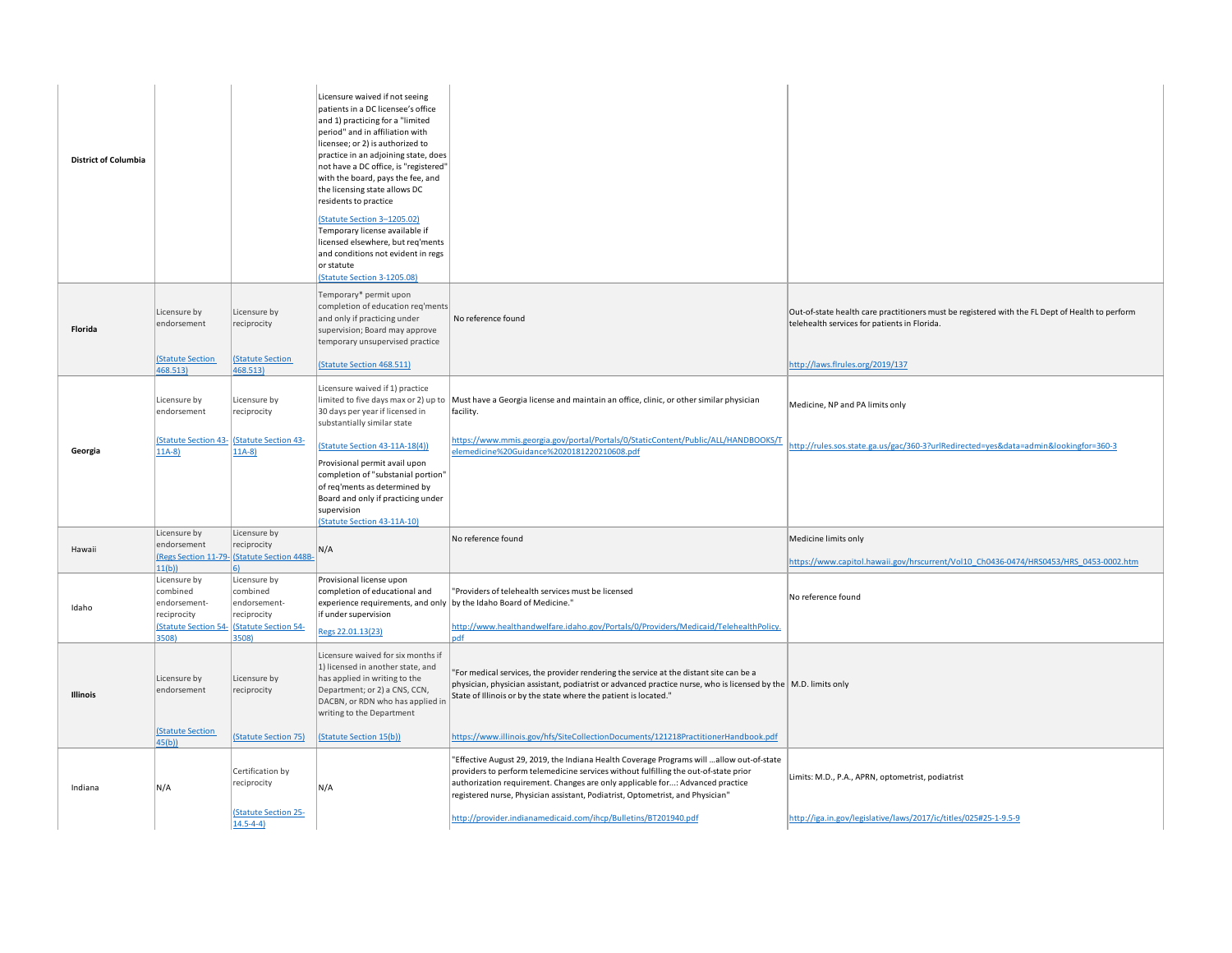| lowa          | License by<br>combined<br>endorsement-<br>reciprocity<br><b>(Regs Section</b><br>$645 - 81.7$ | License by combined<br>endorsement-<br>reciprocity<br>(Regs Section<br>$645 - 81.7$ | Licensure waived if licensed in<br>another state and only<br>"consulting" (term undefined)<br>(Statute Section 152A.3)                                                                                                                                                            | No reference found                                                                                                                                                                                                                                                                                      | No reference found                                                                                                                                                                                                                                                                                                                                                                                                                                                                                                                                                                                                               |
|---------------|-----------------------------------------------------------------------------------------------|-------------------------------------------------------------------------------------|-----------------------------------------------------------------------------------------------------------------------------------------------------------------------------------------------------------------------------------------------------------------------------------|---------------------------------------------------------------------------------------------------------------------------------------------------------------------------------------------------------------------------------------------------------------------------------------------------------|----------------------------------------------------------------------------------------------------------------------------------------------------------------------------------------------------------------------------------------------------------------------------------------------------------------------------------------------------------------------------------------------------------------------------------------------------------------------------------------------------------------------------------------------------------------------------------------------------------------------------------|
| Kansas        | N/A                                                                                           | Licensure by<br>reciprocity<br><b>Statute Section 65-</b><br>5910)                  | Temporary* license available upon<br>completion of education<br>requirements<br>(Statute Section 65-5907)                                                                                                                                                                         | No reference found                                                                                                                                                                                                                                                                                      | No reference found                                                                                                                                                                                                                                                                                                                                                                                                                                                                                                                                                                                                               |
| Kentucky      | N/A                                                                                           | N/A                                                                                 | N/A                                                                                                                                                                                                                                                                               | "The Medicaid program or a Medicaid managed care organization shall require a<br>telehealth provider [undefined] to be licensed in Kentucky in order to receive<br>reimbursement for<br>telehealth services."<br>https://apps.legislature.ky.gov/law/statutes/statute.aspx?id=48455                     | Medicine and osteopathy limits only.<br>https://apps.legislature.ky.gov/law/statutes/statute.aspx?id=45843                                                                                                                                                                                                                                                                                                                                                                                                                                                                                                                       |
|               | Licensure by<br>endorsement<br>(Regs Section                                                  | Licensure by<br>reciprocity<br>(Statute Section                                     | Licensure may be waived for<br>nonresidents licensed or certified<br>in other states in emergency upon<br>Board notification if engaged in<br>relief effort and service is<br>gratuitous                                                                                          | No reference found                                                                                                                                                                                                                                                                                      | "[Licensing boards shall provide for] licensing or registration of out-of-state healthcare providers who<br>seek to furnish healthcare services via telehealth to persons at originating sites in Louisiana. The rules<br>shall ensure that any such healthcare provider possesses, at a minimum, an unrestricted and<br>unencumbered license in good standing to perform the healthcare service in the state in which the<br>healthcare provider is located, and that the license is comparable to its corresponding license in<br>Louisiana as determined by the respective Louisiana licensing agency, board, or commission." |
| Louisiana     | 103(A5)                                                                                       | 3088(F)                                                                             | (Regs Section 115)<br>Licensure waived for nonresident if<br>practice limited to 1) five days max,<br>or 2) up to 30 days/year if licensed<br>in substantially similar state<br>(Statute Section 3093(A6))<br>Provisional license avail upon<br>completion of education reg'ments |                                                                                                                                                                                                                                                                                                         | http://www.legis.la.gov/legis/Law.aspx?d=964869                                                                                                                                                                                                                                                                                                                                                                                                                                                                                                                                                                                  |
|               |                                                                                               |                                                                                     | and only if practicing under<br>supervision<br>(Statute Section 3087)                                                                                                                                                                                                             |                                                                                                                                                                                                                                                                                                         |                                                                                                                                                                                                                                                                                                                                                                                                                                                                                                                                                                                                                                  |
| Maine         | Licensure by<br>endorsement<br>(Regs 02-344, Chap<br>2(2)(C)(4)(c))                           | Licensure by<br>reciprocity                                                         | Temporary* license available upon<br>completion of all requirements<br>except exam<br>(Statute Section 9912) (Regs 02-344, Chap. 2(2)(D)(1))                                                                                                                                      | Healthcare Providers must be licensed or certified in the state of Maine.<br>https://www.maine.gov/sos/cec/rules/10/ch101.htm                                                                                                                                                                           | M.D. limits only                                                                                                                                                                                                                                                                                                                                                                                                                                                                                                                                                                                                                 |
| Maryland      | Licensure by<br>endorsement<br><b>(Statute Section</b><br>$5 - 305(a)(2)$                     | Licensure by<br>reciprocity<br>(Statute Section<br>$5 - 305(a)(1)$                  | N/A                                                                                                                                                                                                                                                                               | No reference found                                                                                                                                                                                                                                                                                      | "A telehealth practitioner [including licensed allied health providers] may practice telehealth if one<br>or both of the following occurs:<br>A. The individual practicing telehealth is physically located in Maryland; or<br>B. The patient is in Maryland."<br>http://www.dsd.state.md.us/comar/comarhtml/10/10.32.05.03.htm                                                                                                                                                                                                                                                                                                  |
| Massachusetts | Licensure by<br>combined<br>endorsement-<br>reciprocity<br><b>(Statute Section</b><br>208)    | Licensure by<br>combined<br>endorsement-<br>reciprocity<br>(Statute Section 208)    | N/A                                                                                                                                                                                                                                                                               | No reference found                                                                                                                                                                                                                                                                                      | No reference found                                                                                                                                                                                                                                                                                                                                                                                                                                                                                                                                                                                                               |
| Michigan      | N/A                                                                                           | N/A                                                                                 | N/A                                                                                                                                                                                                                                                                               | Telemedicine services must be provided by a health care professional who is licensed,<br>registered or otherwise authorized to engage in his or her health care profession in the<br>state where the patient is located.<br>http://www.mdch.state.mi.us/dch-medicaid/manuals/MedicaidProviderManual.pdf | No reference found                                                                                                                                                                                                                                                                                                                                                                                                                                                                                                                                                                                                               |
| Minnesota     | Licensure by<br>endorsement                                                                   | Licensure by<br>reciprocity                                                         | N/A                                                                                                                                                                                                                                                                               | "The following provider types are eligible to provide telemedicine services: Physician<br>Registered dietitian or nutrition professional[and]<br>MNT is reimbursed when a licensed dietician or nutritionist is under the supervision of a<br>physician."                                               | M.D. limits only                                                                                                                                                                                                                                                                                                                                                                                                                                                                                                                                                                                                                 |
|               | <b>(Statute Section</b><br>148.624(1)(2)                                                      | (Statute Section<br>148.628)                                                        |                                                                                                                                                                                                                                                                                   | http://www.dhs.state.mn.us/main/idcplg?IdcService=GET_DYNAMIC_CONVERSION&Revisi<br>onSelectionMethod=LatestReleased&dDocName=ID 008926                                                                                                                                                                  |                                                                                                                                                                                                                                                                                                                                                                                                                                                                                                                                                                                                                                  |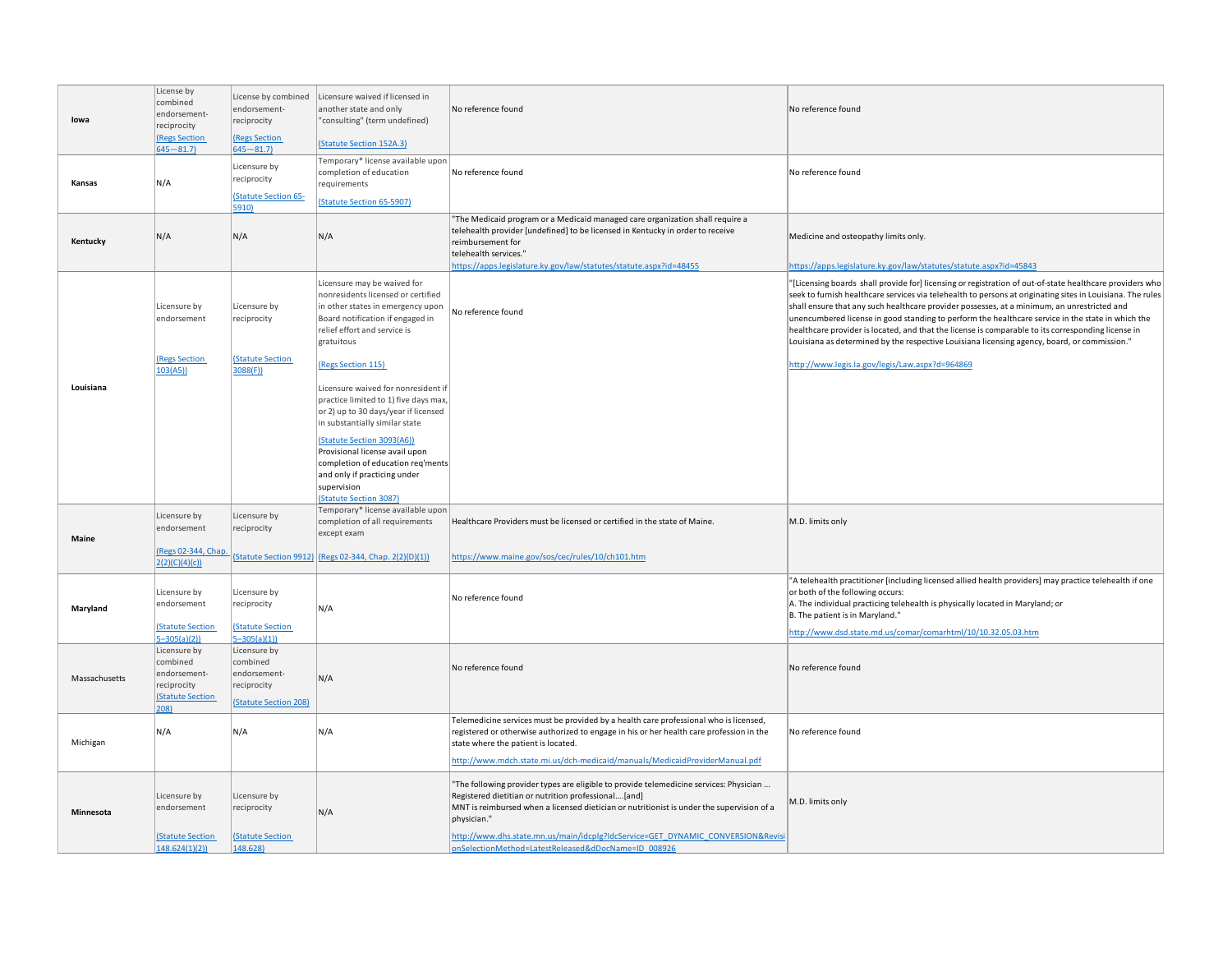| Mississippi   | N/A                                  | Licensure by<br>reciprocity if<br>state<br>(Statute Section 73-10-<br>15)  | Licensure waived for non-resident<br>if practice limited to 5 days max<br>relationship with that and 1) licensed in another state, or<br>2) registered with CDR<br>(Statute Section 73-10-15)<br>Provisional license avail upon<br>completion of education and<br>experience req'ments and only if<br>practicing under supervision<br>(Statute Section 73-10-11) | The following enrolled Medicaid providers are allowed to provide<br>telehealth services: Physicians, Physician Assistants, Nurse Practitioners, Psychologists,<br>Licensed Clinical Social Workers, Licensed Professional Counselors, and<br>Board Certified Behavior Analysts or Board Certified Behavior Analyst-Doctorals<br>Telehealth services must be delivered by an enrolled Medicaid provider acting within their<br>scope-of-practice and license"<br>http://www.sos.ms.gov/adminsearch/ACCode/00000608c.pdf                                                                                                                                                                                                                                                                                                                                   | M.D. limits only                                                                                                                                                                                                                                                                                                                                                                                 |
|---------------|--------------------------------------|----------------------------------------------------------------------------|------------------------------------------------------------------------------------------------------------------------------------------------------------------------------------------------------------------------------------------------------------------------------------------------------------------------------------------------------------------|----------------------------------------------------------------------------------------------------------------------------------------------------------------------------------------------------------------------------------------------------------------------------------------------------------------------------------------------------------------------------------------------------------------------------------------------------------------------------------------------------------------------------------------------------------------------------------------------------------------------------------------------------------------------------------------------------------------------------------------------------------------------------------------------------------------------------------------------------------|--------------------------------------------------------------------------------------------------------------------------------------------------------------------------------------------------------------------------------------------------------------------------------------------------------------------------------------------------------------------------------------------------|
| Missouri      | Licensure by<br>endorsement          | Licensure by<br>reciprocity for other<br>countries ONLY                    | Licensing is not required if<br>"Furnishing of health care services<br>by a health care provider licensed<br>and located in another state in<br>case of an emergency or disaster;<br>provided that, no charge is made<br>for the medical assistance"                                                                                                             | Any licensed health care provider shall be authorized to provide telehealth services if<br>such services are within the scope of practice for which the health care provider is licensed<br>and are provided with the same standard of care as services provided in person.<br>To be reimbursed for telehealth services, health care providers treating patients in this<br>state, utilizing telehealth, must be fully licensed to practice in this state and be enrolled as<br>a MO HealthNet provider prior to rendering services."                                                                                                                                                                                                                                                                                                                    | health care providers shall be fully licensed to practice in this state and shall be subject to regulation<br>by their respective professional boards Except for episodic care provided on request to a physician<br>in this state."                                                                                                                                                             |
|               | <b>Statute Section</b><br>324.210(3) | <b>Statute Section</b><br>324.215(2)                                       | https://revisor.mo.gov/main/OneS<br>ection.aspx?section=191.1145&bid<br>$=350398 h =$                                                                                                                                                                                                                                                                            | http://manuals.momed.com/collections/collection_phy/print.pdf                                                                                                                                                                                                                                                                                                                                                                                                                                                                                                                                                                                                                                                                                                                                                                                            | http://revisor.mo.gov/main/OneSection.aspx?section=191.1145&bid=35039&hl=                                                                                                                                                                                                                                                                                                                        |
| Montana       | N/A                                  | N/A                                                                        | N/A                                                                                                                                                                                                                                                                                                                                                              | Providers must be enrolled as Montana Healthcare Programs providers and be licensed in<br>the State of Montana in order to: treat a Montana Healthcare Programs member; and<br>submit claims for payment to Montana Healthcare Programs."<br>https://medicaidprovider.mt.gov/manuals/generalinformationforprovidersmanual#60402                                                                                                                                                                                                                                                                                                                                                                                                                                                                                                                          | No reference found                                                                                                                                                                                                                                                                                                                                                                               |
|               |                                      |                                                                            |                                                                                                                                                                                                                                                                                                                                                                  | 6797-telemedicine                                                                                                                                                                                                                                                                                                                                                                                                                                                                                                                                                                                                                                                                                                                                                                                                                                        |                                                                                                                                                                                                                                                                                                                                                                                                  |
| Nebraska      | Licensure by<br>endorsement          | Licensure by<br>reciprocity                                                | Licensure waived if licensed in<br>another state and consulting with<br>physicians only                                                                                                                                                                                                                                                                          | Out-of-State Telehealth Services are covered:<br>During an emergency from an accident or sudden illness when the enrollee is out of state<br>and the health of the enrollee is endangered if medical attention is postponed until a<br>return to Nebraska;<br>When the enrollee customarily obtains a medically necessary service in another state<br>because the service is more accessible;<br>When the client requires a medically necessary service that is not available in Nebraska<br>Prior authorization is required for services provided outside of Nebraska when:<br>When the distant site is located in another state and the originating site is located in<br>Nebraska; or<br>When the Nebraska client is located at an originating site in another state, whether or not<br>the provider's distant site is located in or out of Nebraska. | No reference found                                                                                                                                                                                                                                                                                                                                                                               |
|               | 1813(1)                              | Statute Section 38- (Statute Section 38-<br>1814)                          | (Statute Section 38-1812(4))                                                                                                                                                                                                                                                                                                                                     | https://www.nebraska.gov/rules-and-<br>regs/regsearch/Rules/Health and Human Services System/Title-471/Chapter-01.pdf                                                                                                                                                                                                                                                                                                                                                                                                                                                                                                                                                                                                                                                                                                                                    |                                                                                                                                                                                                                                                                                                                                                                                                  |
|               | Licensure by<br>endorsement          | Temporary licensure<br>by reciprocity if<br>practice limited to 10<br>days | Board may waive education,<br>experience and/or exam<br>requirements if substantially<br>similar requirements met                                                                                                                                                                                                                                                | No reference found                                                                                                                                                                                                                                                                                                                                                                                                                                                                                                                                                                                                                                                                                                                                                                                                                                       | A practitioner must hold a valid Nevada License or certificate to practice his or her profession,<br>including a special purpose license before providing services via telehealth unless he or she is a<br>provider of health care services who is providing services within the scope of his or her employment<br>by or pursuant to a contract entered into with an urban Indian organization." |
| Nevada        | <b>Regs Section</b><br>640E.130)     | <b>Statute Section</b><br>640E.190)                                        | (Statute Section 640E.210)                                                                                                                                                                                                                                                                                                                                       |                                                                                                                                                                                                                                                                                                                                                                                                                                                                                                                                                                                                                                                                                                                                                                                                                                                          | https://www.leg.state.nv.us/NRS/NRS-629.html#NRS629Sec515                                                                                                                                                                                                                                                                                                                                        |
|               |                                      |                                                                            |                                                                                                                                                                                                                                                                                                                                                                  |                                                                                                                                                                                                                                                                                                                                                                                                                                                                                                                                                                                                                                                                                                                                                                                                                                                          |                                                                                                                                                                                                                                                                                                                                                                                                  |
|               |                                      |                                                                            | Provisional license available upon<br>completion of education<br>requirements, and only if under<br>supervision<br>(Statute Section 640E.180)                                                                                                                                                                                                                    |                                                                                                                                                                                                                                                                                                                                                                                                                                                                                                                                                                                                                                                                                                                                                                                                                                                          |                                                                                                                                                                                                                                                                                                                                                                                                  |
| New Hampshire | N/A                                  | Licensure by<br>reciprocity                                                | Temporary license available, but<br>qualifications and conditions not<br>evident in rules, as per statute                                                                                                                                                                                                                                                        | No reference found                                                                                                                                                                                                                                                                                                                                                                                                                                                                                                                                                                                                                                                                                                                                                                                                                                       | No reference found                                                                                                                                                                                                                                                                                                                                                                               |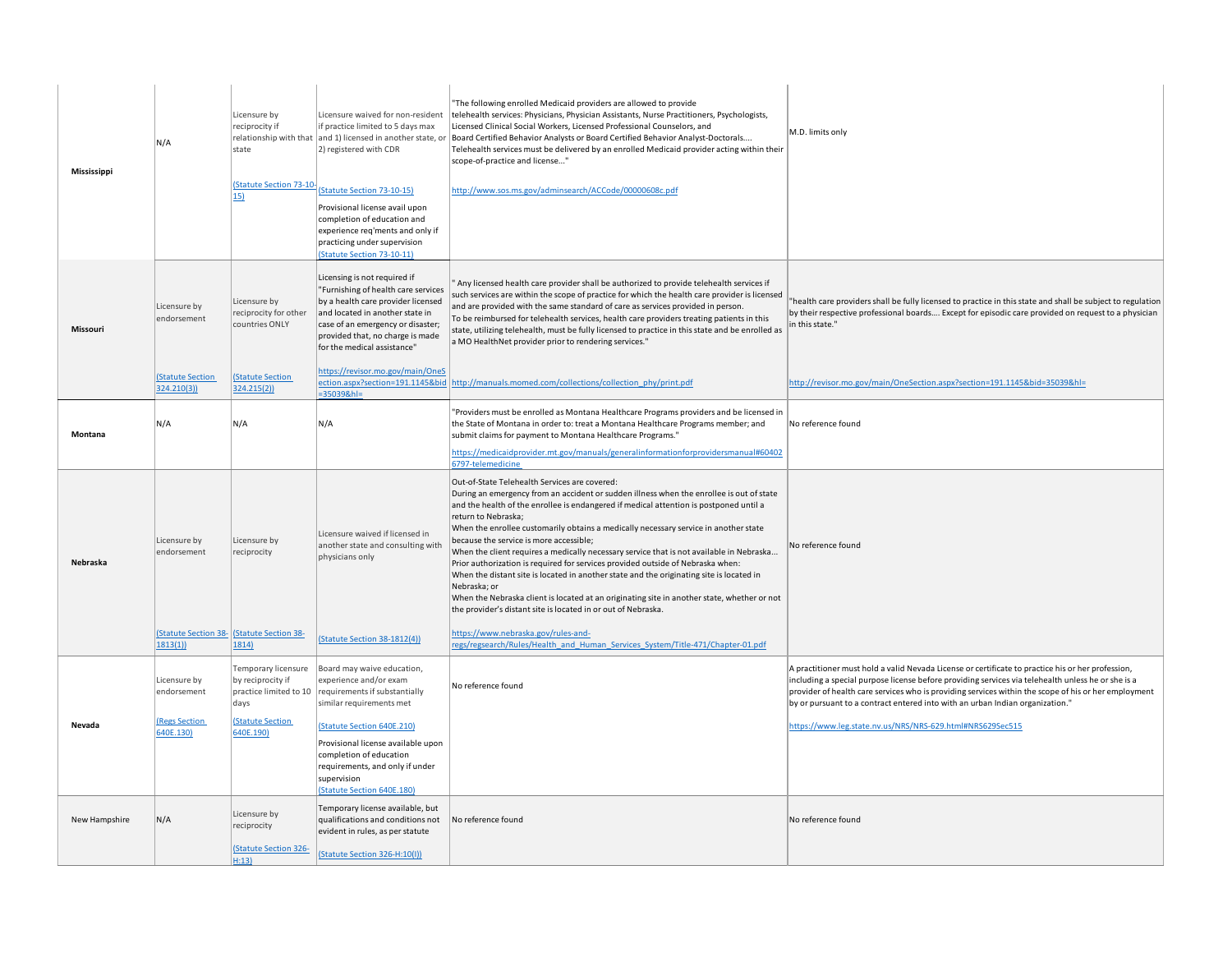| <b>New Jersey</b>     | Licensure by<br>endorsement<br>(N.J.S.A. 45:16B-9<br>(2019)                    | Licensure by<br>reciprocity<br>(N.J.S.A. 45:16B-11<br>(2019)       | Temporary* license available if<br>eligible for exam, and only if under<br>supervision;<br>Temporary license also available if<br>"in the State on a temporary basis<br>to assist in medical emergency or<br>engage in a special project or<br>teaching assignment relating to the<br>practice of dietetics and nutrition<br>and the provision of medical<br>nutrition therapy."<br>(N.J.S.A. 45:16B-14 (2019)) | Psychiatry limits only                                                                                                                                                                                                                                                                                                                                                                                                                                                                                                                                                                                                        | Must be licensed in the State of New Jersey.<br>Exclusivity provisions become effective Jan 13, 2021.<br>https://lis.njleg.state.nj.us/nxt/gateway.dll?f=templates&fn=default.htm&vid=Publish%3A10.1048/E<br>nu |
|-----------------------|--------------------------------------------------------------------------------|--------------------------------------------------------------------|-----------------------------------------------------------------------------------------------------------------------------------------------------------------------------------------------------------------------------------------------------------------------------------------------------------------------------------------------------------------------------------------------------------------|-------------------------------------------------------------------------------------------------------------------------------------------------------------------------------------------------------------------------------------------------------------------------------------------------------------------------------------------------------------------------------------------------------------------------------------------------------------------------------------------------------------------------------------------------------------------------------------------------------------------------------|-----------------------------------------------------------------------------------------------------------------------------------------------------------------------------------------------------------------|
| <b>New Mexico</b>     | Licensure by<br>endorsement<br><b>Regs Section</b><br>16.14.3.8(A)(1)          | Licensure by<br>reciprocity<br><b>Statute Section 61-7A-</b><br> 8 | Licensure fees may be waived,<br>provided all other requirements<br>met and applicant personally<br>affected by emergency<br>(Regs Section 16.14.3.12)                                                                                                                                                                                                                                                          | The program "covers medically necessary nutritional services which are based on<br>scientifically validated nutritional principles and interventions which are generally<br>accepted by the medical community and consistent with the physical and medical<br>condition of the  eligible recipient. [The program] covers only those services furnished by M.D. limits only<br>PCP, licensed nutritionists or licensed dieticians<br>"Noncovered services [include] services not medically necessary  [and] dietary counseling<br>for the sole purpose of weight loss"<br>http://164.64.110.134/parts/title08/08.310.0002.html |                                                                                                                                                                                                                 |
|                       |                                                                                |                                                                    | Provisional permit avail upon<br>completion of education and<br>experience reg'ments (no<br>supervision requirement specified)<br>(Regs Section 16.14.4)                                                                                                                                                                                                                                                        |                                                                                                                                                                                                                                                                                                                                                                                                                                                                                                                                                                                                                               |                                                                                                                                                                                                                 |
| New York              | N/A                                                                            | N/A                                                                | N/A                                                                                                                                                                                                                                                                                                                                                                                                             | A distant site may be located within any of the fifty United States or United States'<br>territories where a telehealth provider is located when delivering health care services by<br>means of telehealth.<br>Practitioners providing services via telehealth must be licensed or certified, currently<br>registered in accordance with NYS Education Law or other applicable law, and enrolled in<br>NYS Medicaid.<br>https://www.health.ny.gov/health_care/medicaid/program/update/2019/feb19_mu_spec<br>ed.pdf                                                                                                            | No reference found                                                                                                                                                                                              |
| <b>North Carolina</b> | Licensure by<br>endorsement<br><b>Statute Section 90-</b><br>357.5(2)          | Licensure by<br>reciprocity<br>(Statute Section 90-<br>360)        | Provisional license available upon<br>completion of education and<br>clinical practice requirements, and<br>only if under supervision<br><b>Statute Section 90-361</b>                                                                                                                                                                                                                                          | No reference found                                                                                                                                                                                                                                                                                                                                                                                                                                                                                                                                                                                                            | No reference found                                                                                                                                                                                              |
| <b>North Dakota</b>   | Licensure by<br>endorsement<br><b>(Regs Section 20.5-</b><br>$02 - 01 - 01(1)$ | Licensure by<br>reciprocity<br>(Statute Section 43-44<br>13)       | Licensure waived if practice limited<br>to 10 days/year and met licensure No reference found<br>requirements<br><b>Statute Section 43-44-10)</b><br>Limited* permit upon completion<br>of education and experience<br>req'ments (no supervision<br>req'ment specified)<br><b>Statute Section 43-44-12)</b>                                                                                                      |                                                                                                                                                                                                                                                                                                                                                                                                                                                                                                                                                                                                                               | No reference found                                                                                                                                                                                              |
| Ohio                  | Licensure by<br>endorsement<br><b>Statute Section</b><br>4759.06(B))           | Licensure by<br>reciprocity<br>(Regs Section 4759-4-<br>05)        | Limited* permit upon completion<br>of education and pre-professional<br>requirements (supervision only<br>required upon exam failure)<br>(Statute Section 4759.06(G)                                                                                                                                                                                                                                            | MNT is listed among services covered by Medicaid during a state of emergency<br>https://www.eatrightohio.org/aws/OAND/asset_manager/get_file/435233?ver=1                                                                                                                                                                                                                                                                                                                                                                                                                                                                     | M.D. limits only                                                                                                                                                                                                |
|                       |                                                                                |                                                                    |                                                                                                                                                                                                                                                                                                                                                                                                                 | Telehealth conditions and requirements during a state of emergency<br>https://www.eatrightohio.org/aws/OAND/asset manager/get file/435234?ver=2                                                                                                                                                                                                                                                                                                                                                                                                                                                                               |                                                                                                                                                                                                                 |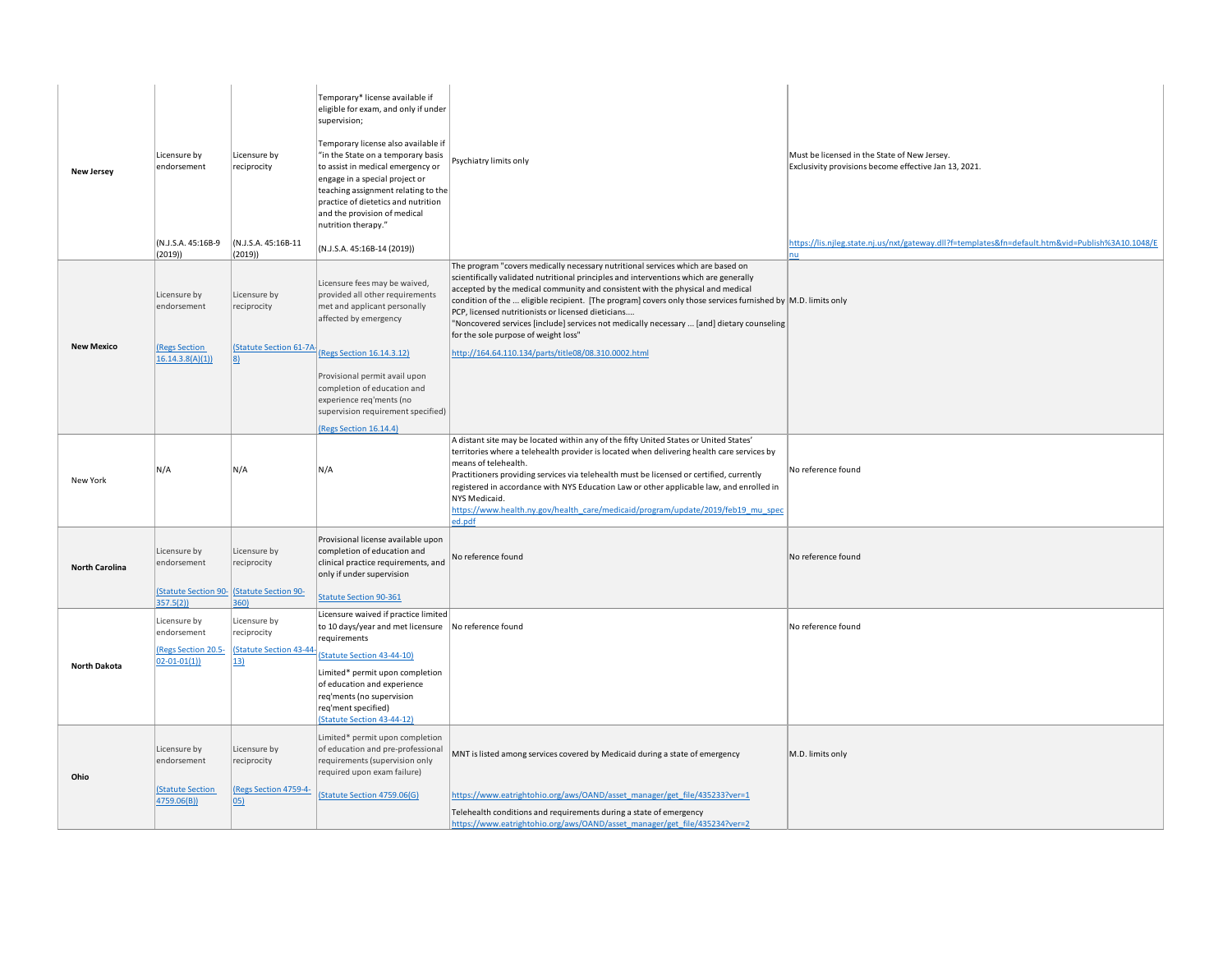| Oklahoma            | Licensure by<br>endorsement<br><b>(Statute Section</b><br>1735)          | Licensure by<br>reciprocity if<br>reciprocity agreement<br>with that state | Provisional license upon<br>completion of educational<br>requirements, and only if under<br>supervision<br>(Statute Section 1735) Statute Section 1734            | A patient may receive telehealth services outside of Oklahoma when medically necessary.<br>If the provider is outside of Oklahoma, the provider must comply with all laws and<br>regulations of the provider's location, including health care and telehealth requirements.<br>https://www.okhca.org/providers.aspx?id=10014&terms=%28telehealth%20OR%20teleme<br>dicine%E2%80%8B                                                                                                                                                                                                  | M.D. limits only        |
|---------------------|--------------------------------------------------------------------------|----------------------------------------------------------------------------|-------------------------------------------------------------------------------------------------------------------------------------------------------------------|------------------------------------------------------------------------------------------------------------------------------------------------------------------------------------------------------------------------------------------------------------------------------------------------------------------------------------------------------------------------------------------------------------------------------------------------------------------------------------------------------------------------------------------------------------------------------------|-------------------------|
| Oregon              | Licensure by<br>endorsement<br><b>(Statute Section</b>                   | Licensure by<br>reciprocity<br><b>(Statute Section</b>                     | N/A                                                                                                                                                               | "A provider [definition includes any profession] located in a state other than Oregon<br>whose services are rendered in that state shall be licensed and otherwise certified by the<br>proper agencies in the state of residence as qualified to render the services. Certain cities<br>within 75 miles of the Oregon border may be closer for Oregon residents than major cities<br>in Oregon, and therefore, these areas are considered contiguous areas, and providers are<br>treated as providing in-state services.<br>Out-of-state providers must enroll with the Authority" | M.D. limits only        |
|                     | 691.445)                                                                 | 691.445)                                                                   |                                                                                                                                                                   | https://secure.sos.state.or.us/oard/viewSingleRule.action?ruleVrsnRsn=247696                                                                                                                                                                                                                                                                                                                                                                                                                                                                                                       |                         |
| Pennsylvania        | N/A                                                                      | Licensure by<br>reciprocity<br><b>(Statute Section</b><br>217(a)           | Specific to this emergency,<br>"licensed practitioners in other<br>states [may] provide services to<br>Pennsylvanians via the use of<br>BPOA letter dated 3/18/20 | Psych limits only                                                                                                                                                                                                                                                                                                                                                                                                                                                                                                                                                                  | M.D. limits only        |
| <b>Rhode Island</b> | Licensure by<br>endorsement<br><b>(Statute Section 5-</b>                | N/A                                                                        | Temporary* permit upon<br>completion of all req'ments except<br>exam and only if practicing under<br>supervision<br>Regs 216-40-05-30.5(B)                        | No reference found                                                                                                                                                                                                                                                                                                                                                                                                                                                                                                                                                                 | M.D. limits only        |
|                     | $64-14$                                                                  |                                                                            |                                                                                                                                                                   |                                                                                                                                                                                                                                                                                                                                                                                                                                                                                                                                                                                    |                         |
| South Carolina      | Licensure by<br>endorsement                                              | Licensure by<br>reciprocity                                                | Licensure waived if practice limited<br>to 1) five days, or 2) up to thirty<br>days a year if licensed in<br>substantially similar state                          | No reference found                                                                                                                                                                                                                                                                                                                                                                                                                                                                                                                                                                 | M.D. limits only        |
|                     | <b>(Statute Section 40</b><br>$20 - 60$                                  | (Regs Section 40-5.3)                                                      | (Statute Section 40-20-110(6))                                                                                                                                    |                                                                                                                                                                                                                                                                                                                                                                                                                                                                                                                                                                                    |                         |
| <b>South Dakota</b> | N/A                                                                      | Licensure by<br>reciprocity                                                | Temporary* permit upon<br>completion of education and<br>experience requirements (with full<br>privileges)                                                        | "All eligible servicing and billing provider's National Provider Identifiers<br>(NPI) must be enrolled with South Dakota Medicaid<br>The following providers can provide services via telemedicine at a distant site:<br>dietiticiansnutritionists<br>All telemedicine services outside South Dakota must comply with South Dakota<br>Medicaid's Out-of-State Prior Authorization requirements."                                                                                                                                                                                   | M.D. limits only        |
|                     |                                                                          | (Statute Section 36-<br>$10B-11$                                           | <b>Statute Section 36-10B-10)</b>                                                                                                                                 | https://dss.sd.gov/docs/medicaid/providers/billingmanuals/Telemedicine.pdf                                                                                                                                                                                                                                                                                                                                                                                                                                                                                                         |                         |
| Tennessee           | Licensure by<br>endorsement                                              | Licensure by<br>reciprocity<br>Statute Section 63- (Statute Section 63-25  | Temporary* permit upon<br>completion of education and<br>experience requirements while<br>waiting for exam results<br>Statute Section 63-25-109(b)                | No reference found                                                                                                                                                                                                                                                                                                                                                                                                                                                                                                                                                                 | M.D. & D.O. limits only |
|                     | $25 - 109(a)$                                                            | 109(a)                                                                     |                                                                                                                                                                   |                                                                                                                                                                                                                                                                                                                                                                                                                                                                                                                                                                                    |                         |
| Texas               | N/A                                                                      | Licensure by<br>endorsement<br><b>(Statute Section</b><br>701.253(f)       | N/A                                                                                                                                                               | Licensed dietitians are eligible providers and "must be enrolled as a Texas Medicaid<br>provider."<br>http://www.tmhp.com/Manuals PDF/TMPPM/TMPPM Living Manual Current/2 Teleco<br>mmunication Srvs.pdf                                                                                                                                                                                                                                                                                                                                                                           | M.D. limits only        |
| Utah                | Certification by<br>endorsement<br><b>(Statute Section 58</b><br>49-6)   | Certification by<br>reciprocity<br>Statute Section 58-49-                  | N/A                                                                                                                                                               | No reference found                                                                                                                                                                                                                                                                                                                                                                                                                                                                                                                                                                 | M.D. limits only        |
| Vermont             | Certification by<br>endorsement<br><b>(Statute Section</b><br>3385(2)(a) | N/A                                                                        | N/A                                                                                                                                                               | No reference found                                                                                                                                                                                                                                                                                                                                                                                                                                                                                                                                                                 | No reference found      |
| Virginia            | N/A                                                                      | N/A                                                                        | N/A                                                                                                                                                               | Telemedicine out-of-state coverage does not appeagr to include other [non-physician] out-<br>of-state providers<br>https://www.ecm.virginiamedicaid.dmas.virginia.gov/WorkplaceXT/getContent?imperson<br>ate=true&id={60D32669-0000-C23D-BC34-D78F36CB90A1}&vsld={619B9E23-C4B1-40B3-<br>AC4C-AB55891DB174}&objectType=document&objectStoreName=VAPRODOS1                                                                                                                                                                                                                          | No reference found      |